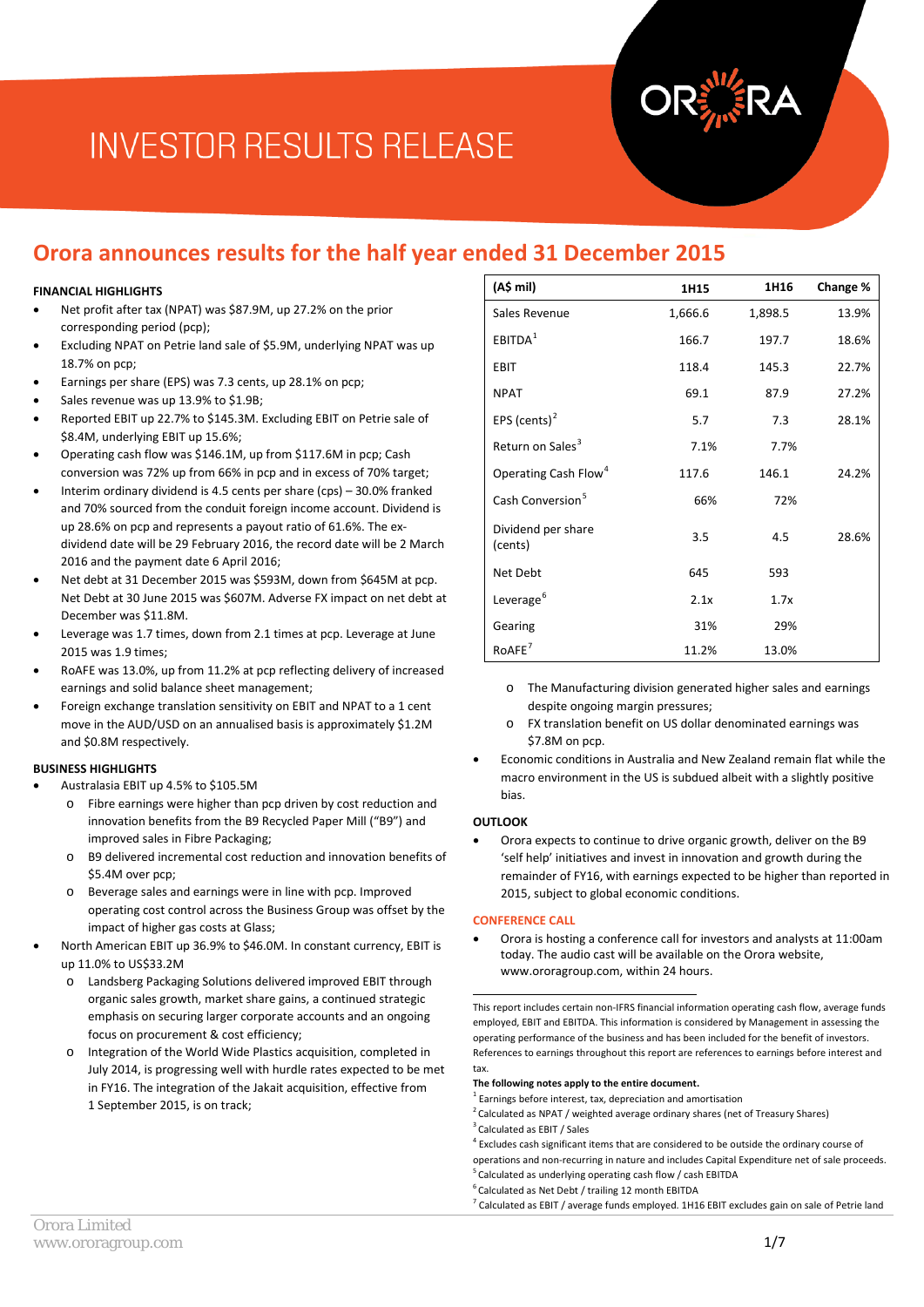

#### **CORPORATE UPDATE**

• The proprietary Orora Way operating model, launched in July 2014, continues to drive competitive advantage through a customer led culture of outperformance. As part of entrenching this framework and with funding aided by the disposal of the Petrie land, the Orora Global Innovation Initiative was established in July 2015. The strategy is to invest approximately \$45.0M over 3 years on innovation, modernisation and productivity. During the six months since inception, the Orora Global Innovation Initiative has committed approximately \$12.0M to projects focused on delivering new innovative customer led product solutions (40% of spend) and enhancing productivity (60% of spend).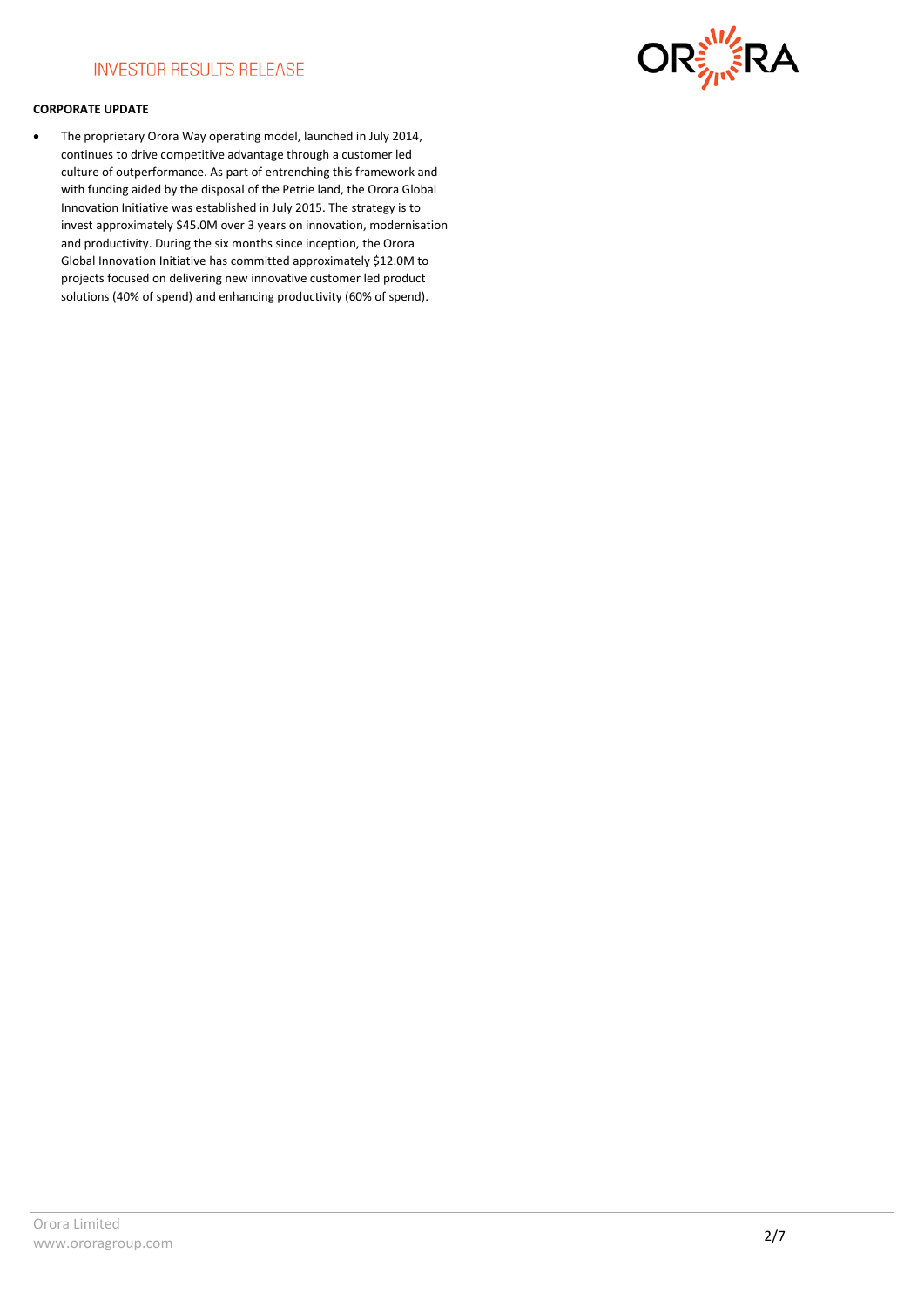#### **REVENUE**

- Sales revenue of \$1,898.5M was up 13.9% on pcp, driven by:
	- o Higher sales in North America from increased sales to existing customers, market share gains and benefits from the 1 September 2015 acquisition of Jakait;
	- o Increased sales in Fibre Packaging from improved volumes across most major segments net of the transition to the "go direct" channel to market in fruit and produce; and
	- o FX benefit on US dollar denominated North America sales (\$158.2M on pcp).
- Revenue gains were partially offset by:
	- o Exit of export sales of surplus Old Corrugated Cardboard (OCC) from ongoing OCC collection footprint rationalisation;
	- o Pass through of lower aluminium prices within Beverage Cans; and
	- o Tighter margins in the North American Manufacturing business.
- Taking into account several of the above factors, underlying sales in Australasia increased by 1.8%.
- Constant currency sales in North America grew by 7.5%.

#### **EARNINGS BEFORE INTEREST AND TAX**

- EBIT increased by 22.7% to \$145.3M. Excluding Petrie, underlying EBIT increased by 15.6% to \$136.9M. Improved underlying earnings attributable to:
	- o Delivery of incremental cost reduction and innovation benefits in B9 and Fibre;
	- o Increased manufacturing efficiencies and sound operating cost control across the Beverage division;
	- o Increased sales and benefits from procurement and cost efficiency within the North American business;
	- o Benefits from the North American acquisition of Jakait (effective 1 September 2015); and
	- o Translational FX benefit from US dollar denominated earnings (\$7.8M on pcp).
- Earnings gains were partially offset by:
	- o Higher gas costs within the Glass division;
	- o Higher depreciation within the Glass division following the rebuild of the G1 glass furnace in 2H15;
	- o Timing impact from the transition to the "go direct" channel in the fruit and produce sector in Fibre Australia; and
	- o Tighter margins in the North American Manufacturing business.



| <b>Revenue Summary</b>     |         |         |          |
|----------------------------|---------|---------|----------|
| (A\$ mil)                  | 1H15    | 1H16    | Change % |
| Australasia                | 982.1   | 992.8   | 1.1%     |
| North America              | 684.5   | 905.7   | 32.3%    |
| <b>Total sales revenue</b> | 1,666.6 | 1,898.5 | 13.9%    |

| <b>Earnings Summary (EBIT)</b> |        |        |          |
|--------------------------------|--------|--------|----------|
| (A\$ mil)                      | 1H15   | 1H16   | Change % |
| Australasia                    | 101.0  | 105.5  | 4.5%     |
| North America                  | 33.6   | 46.0   | 36.9%    |
| <b>Underlying Corporate</b>    | (16.2) | (14.6) | 9.9%     |
| <b>Underlying EBIT</b>         | 118.4  | 136.9  | 15.6%    |
| Petrie Land Sale               | 0.0    | 8.4    | N/A      |
| <b>Reported EBIT</b>           | 118.4  | 145.3  | 22.7%    |

| (A\$ mil)                        | Net "self-<br>help" target | <b>Cumulative</b><br>"self-help"<br>achieved in<br><b>FY15</b> | Incremental<br>"self-help"<br>target FY16 |
|----------------------------------|----------------------------|----------------------------------------------------------------|-------------------------------------------|
| <b>B9 Recycled Paper</b><br>Mill | 42.5                       | 21.4                                                           | 15.0                                      |

#### **COST REDUCTION UPDATE**

- Delivered \$5.4M of incremental cost reduction and innovation benefits from the B9 Recycled Paper Mill in 1H16 (compared with 1H15).
- Incremental B9 benefits reflect \$4.4M from cost reduction and \$1.0M from innovation/sales synergy benefits.
- The B9 EBIT benefit program remains on track. Reiterate guidance, that approximately \$15.0M of incremental B9 EBIT benefits are expected to be delivered in FY16, with the remainder of approximately \$6.0m expected in FY17.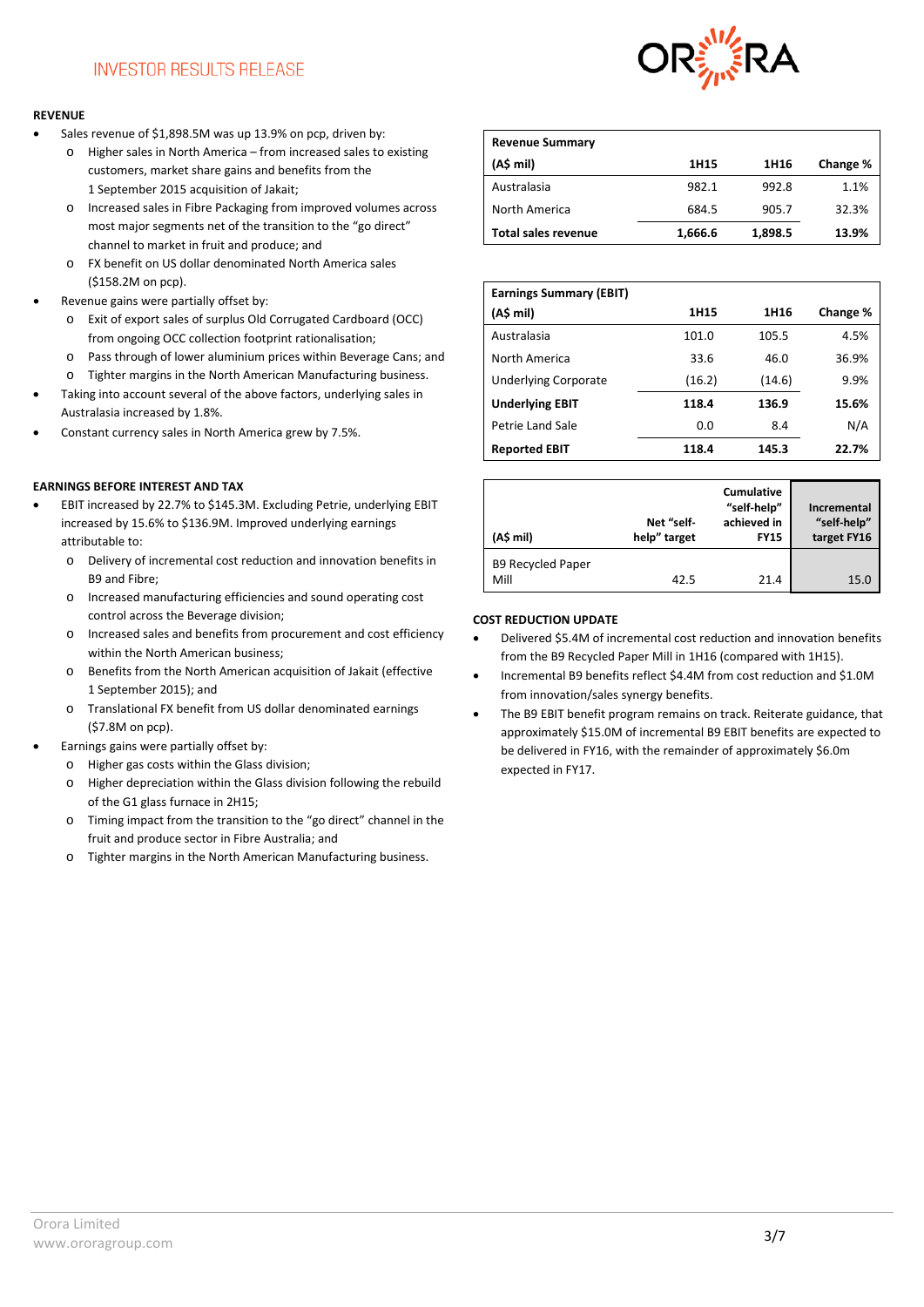#### **BALANCE SHEET**

- Key balance sheet movements since June 2015 were:
	- o Increase in other current assets is mainly a result of an increase in capital receivables relating to the sale of land at Petrie (QLD), seasonal stock build in the Fibre Packaging division ahead of the New Zealand kiwi fruit season, foreign exchange translation effect on North American receivables and inventories and the impact of the recent North American acquisition of Jakait. This was offset by lower inventory in most Australasian divisions and normalisation of raw material aluminium stock holdings post inventory build conducted in the prior year to support the transition to an import sourcing model;
	- o Net property, plant and equipment (PP&E) was lower with the sale of land at Petrie (QLD) largely offsetting the foreign exchange translation impact on Orora North America PP&E and additions relating to the Jakait acquisition. Capex for 1H16 included spend on the following major items: plant and equipment for the new dairy sack line at Keon Park (Victoria), corrugated converting equipment upgrades, beverage can manufacturing equipment improvements, construction of the new Auckland Cartons site and initial deposits for projects approved under the Orora Global Innovation Initiative, including the Glass business's investment in a label sleever. Depreciation and amortisation for the period was \$52.4M;
	- o Increase in intangible assets reflects movement within the North American business associated with the foreign exchange translation effect on intangible assets, goodwill relating to the Jakait acquisition and costs associated with the ONA ERP system;
	- o Net debt decreased by \$13.8M during the period as a result of converting increased earnings into cash and the receipt of initial proceeds from the sale of Petrie land. This is despite the adverse foreign exchange translation impact on USD denominated net debt of \$11.8M. On a constant currency basis, net debt would have been \$25.8M lower than June 2015; and
	- o Increase in payables reflect higher creditors mainly as a result of improved trading terms with vendors, impact of the Jakait acquisition in September 2015 and the foreign exchange translation effect of North American payables. An increase in provisions was attributable to the establishment of a provision for decommissioning costs following the sale of land at Petrie.

#### **CASH FLOW**

- Earnings growth was successfully converted into cash with operating cash flow increasing by \$28.5M to \$146.1M. Cash conversion increased to 72% (66% in pcp) which is slightly ahead of management's indicated cash conversion target of 70%.
- Main movements included:
	- o Increase in EBITDA of \$31.0M;
	- o Sound underlying management of working capital across the Group. Increased cash outflow mainly reflects the one off timing impact from the transition to an import sourcing model for aluminium. This is expected to be neutralised by June 2016;
	- o Gross capex totalled \$34.1M and included expenditure on the new ERP system in North America;
	- o Net capex of \$13.8M includes the initial proceeds from the sale of Petrie of \$20.0M;
	- o Net capex in FY16, including initial investments under the Orora Innovation Initiative and the proceeds from the sale of Petrie, is expected to be in line with the medium term average of 80-90% of depreciation;
	- o Cash significant items in 1H16 relate to spend on onerous recycling contracts. There is approximately \$4.5M of spend remaining on the onerous recycling contracts, which are expected to run down over the next 2-3 years.



| <b>Balance Sheet</b>                            |          |          |          |
|-------------------------------------------------|----------|----------|----------|
| (A\$ mil)                                       | 30/06/15 | 31/12/15 | Change % |
| Cash                                            | 67       | 32       | (52.2%)  |
| <b>Other Current Assets</b>                     | 931      | 978      | 5.0%     |
| Property, Plant &<br>Equipment                  | 1,547    | 1,536    | (0.7%)   |
| Intangible Assets                               | 288      | 315      | 9.4%     |
| Investments & Other<br>Assets                   | 104      | 105      | 1.0%     |
| <b>Total Assets</b>                             | 2,937    | 2,966    | 1.0%     |
| Interest-bearing<br>Liabilities                 | 674      | 625      | (7.3%)   |
| Payables & Provisions                           | 821      | 868      | 5.7%     |
| <b>Total Equity</b>                             | 1,442    | 1,473    | 2.1%     |
| <b>Total Liabilities &amp;</b><br><b>Equity</b> | 2,937    | 2,966    | 1.0%     |
|                                                 |          |          |          |
| Net Debt                                        | 607      | 593      |          |
| Leverage                                        | 1.9x     | 1.7x     |          |
| Gearing                                         | 30%      | 29%      |          |

| <b>Cash Flow</b>                            |        |        |          |
|---------------------------------------------|--------|--------|----------|
| (A\$ mil)                                   | 1H15   | 1H16   | Change % |
| <b>EBITDA</b>                               | 166.7  | 197.7  | 18.6%    |
| Non-cash Items                              | 11.0   | 5.7    |          |
| Movement in Total<br><b>Working Capital</b> | (21.6) | (43.5) |          |
| Net Capex                                   | (38.5) | (13.8) |          |
| <b>Operating Cash Flow</b>                  | 117.6  | 146.1  | 24.2%    |
| Cash Significant Items                      | (10.8) | (1.5)  |          |
| <b>Operating Free Cash Flow</b>             | 106.8  | 144.6  |          |
| Cash Conversion                             | 66%    | 72%    |          |

#### **WORKING CAPITAL**

- Average total working capital to sales decreased to 9.5% (versus 10.7% in pcp) due to improved working capital management across the Group. Glass inventory is at a lower than normal level as inventories are being rebuilt post the G1 glass furnace rebuild completed late in FY15. The management target for average total working capital to sales is less than 10.0% in the medium term.
- Working capital management remains an on-going focus across the Group.

### **CORPORATE**

- Corporate costs of \$6.2M include an \$8.4M gain from the sale of surplus land in Petrie (QLD) and costs associated with both the new dairy sack line and New Zealand Cartons reorganisation.
- Underlying Corporate costs of \$14.6M were slightly lower than pcp (\$16.2M). Full year underlying Corporate costs are expected to be in line with FY15.
- The Petrie site was sold for \$50.5M. Consideration of \$20.0M was received during 1H16. The balance of the proceeds will be received as decommissioning of the site progresses over the next two years.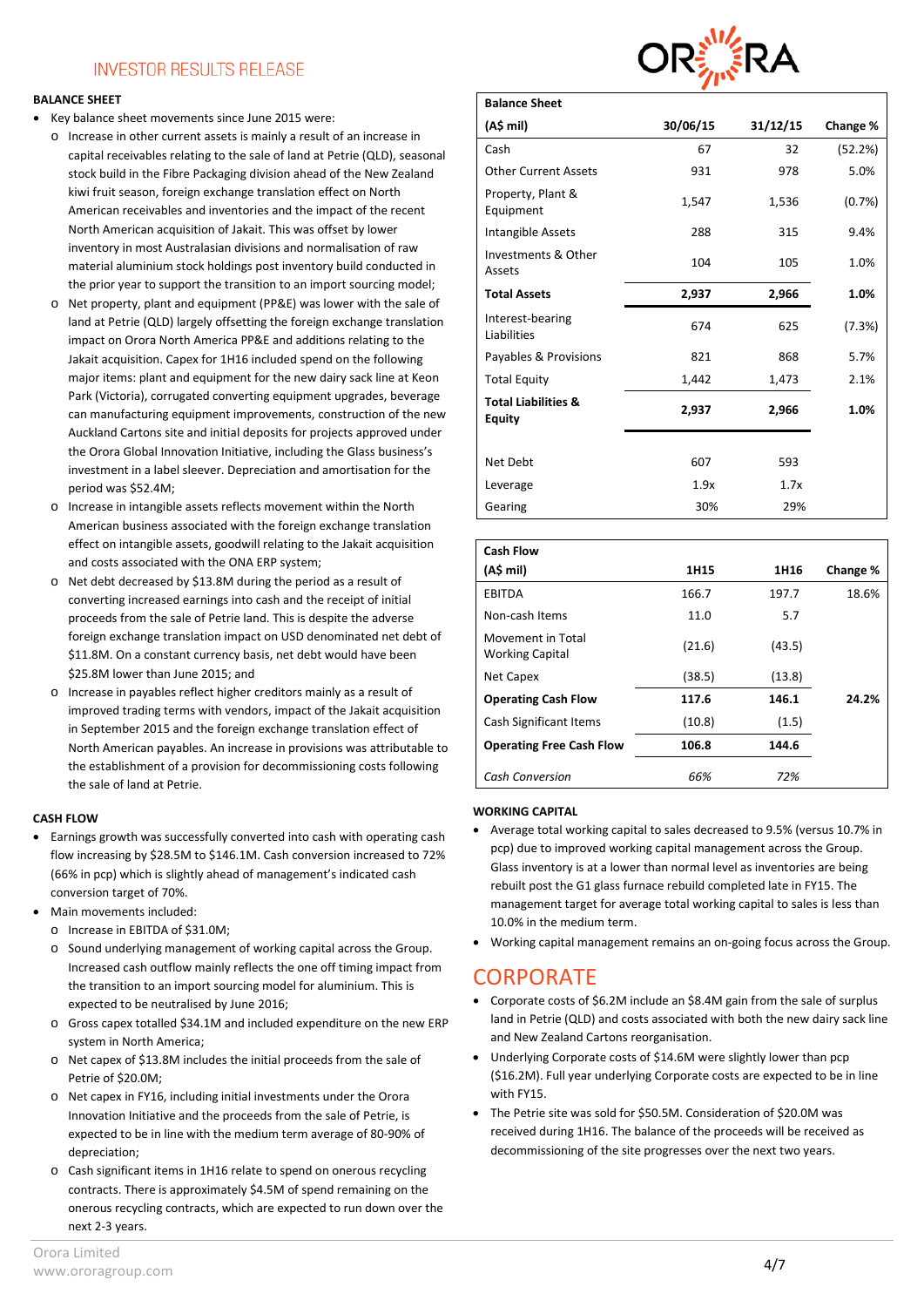# AUSTRALASIA

#### **KEY POINTS**

- Overall, Australasia delivered an increased EBIT of \$4.5M to \$105.5M, 4.5% higher than pcp.
- RoAFE improved by 100 bps to 12.2%, up from 11.2% in pcp.
- Economic conditions in Australia were flat and are expected to remain so. In general, organic growth remains muted and broadly in line with GDP.

#### **FIBRE BUSINESS GROUP**

• Fibre earnings were higher than pcp driven by cost reduction and innovation benefits from the B9 Recycled Paper Mill and improved sales in Fibre Packaging.

#### **Fibre Packaging:**

- Sales in Australia were higher than pcp driven by steady organic growth and increased share in selected segments. New business won in the "go direct" channel in the fruit and produce sector partially offset lost revenues from the terminated distribution agreement (May 2015). The "go direct" channel transition is on track.
- The business has continued to expand and refine its "go direct" channel to market. In addition to approving the establishment of new depots in Bundaberg, Innisfail and Mareeba in Queensland during October 2015, Orora entered a strategic partnership with Australia's largest refrigerated transport company, AHG Refrigerated Logistics. Orora Fibre Packaging's provision of corrugated cartons is now complemented by AHG's refrigerated logistics service offering, thereby providing fruit and produce customers with an end-to-end packaging solution.
- Sales in New Zealand were higher than pcp driven by stronger volumes in the agriculture sector. During the period, the business enhanced its customer value proposition through successfully commissioning Orora's second high quality printer (based in Auckland).
- Cost improvement and sales margin initiatives contributed to better margins.

#### **Packaging and Distribution:**

• Improved sales in the dairy and quick service restaurant sectors were offset by softness in the grocery and industrial segments. Earnings were slightly higher than pcp.

#### **Botany Recycled Paper Mill (B9):**

- Production ramp up remains on track.
- While B9 continued to encounter typical ramp up issues, in order to address many of the root causes, management extended the planned September 2015 shut by 3 days (to a total of 5 days). Since the restart, production stability has progressively improved with production of 95,000 tonnes in the December 2015 quarter.
- B9 exited 1H16 on a quarterly production run rate averaging 95.0% of designed output capacity (93.5% in pcp).
- During the six months to 31 December 2015, 181,000 tonnes of recycled paper were produced (185,000 tonnes in pcp), with the extended September maintenance shut affecting volumes. The period on period shortfall was made up in January 2016.
- B9 exported 29,000 tonnes of recycled paper to Orora North America & US based customers during 1H16 (20,000 in pcp).

#### **BEVERAGE BUSINESS GROUP**

• Beverage sales and earnings were in line with pcp. Improved operating cost control across the Business Group was partially offset by the impact of higher gas costs at Glass.

#### **Beverage Cans:**

• Volumes were stable whilst earnings were higher driven by improved operating cost control and manufacturing efficiencies.



| (A\$ mil)            | 1H15  | 1H16  | Change % |
|----------------------|-------|-------|----------|
| Sales Revenue        | 982.1 | 992.8 | 1.1%     |
| EBIT                 | 101.0 | 105.5 | 4.5%     |
| <b>EBIT Margin %</b> | 10.3% | 10.6% |          |
| RoAFE                | 11.2% | 12.2% |          |
|                      |       |       |          |

| <b>Segment Cash Flow</b>             |        |        |          |
|--------------------------------------|--------|--------|----------|
| (A\$ mil)                            | 1H15   | 1H16   | Change % |
| EBITDA                               | 140.9  | 147.8  | 4.9%     |
| Non Cash Items                       | 12.5   | 10.8   |          |
| Movement in Total Working<br>Capital | (9.1)  | (24.1) |          |
| Net Capex                            | (39.8) | (23.4) |          |
| <b>Operating Cash Flow</b>           | 104.5  | 111.1  | 6.3%     |
| Cash Significant Items               | (7.7)  | (1.2)  |          |
| <b>Operating Free Cash Flow</b>      | 96.8   | 109.9  |          |
| <b>Cash Conversion</b>               | 68%    | 70%    |          |

#### **EBIT Trend AUD Million**



#### **Glass:**

- Volumes were generally stable with the prior year, whilst improved manufacturing efficiency and solid operating cost control were offset by higher gas costs and increased depreciation from the G1 rebuild in 2H15.
- The Glass business is seeing increased future demand from the impact of a lower Australian dollar on wine customer volumes, both from export demand and repatriation of offshore bottling.
- With the furnaces already in an oversold position and Orora importing bottles to meet demand, management is in the final phase of assessing investment options to increase the bottle forming capacity for the G1 and G2 glass furnaces.
- On 1 January 2015, the Glass business commenced paying higher gas prices following the expiry of the legacy long term supply agreement. The impact on EBIT in 1H16 was approximately \$2.0M, which is net of any costs passed through to customers.
- Imported soda ash prices are rising due to both commodity and FX. The expected adverse impact in FY16 will be approximately \$3.0M, despite pass through mechanisms taking effect.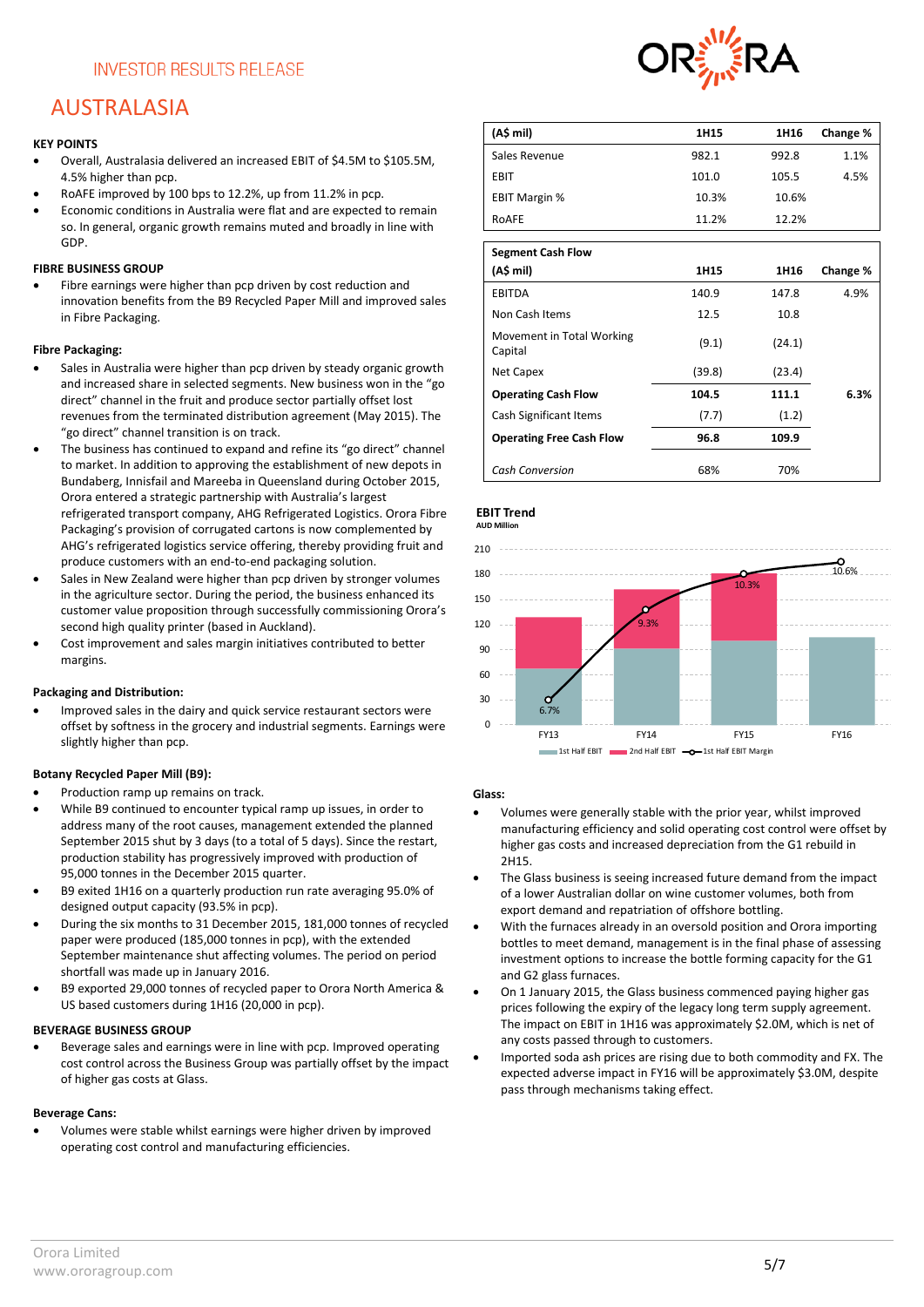

# AUSTRALASIA (continued)

#### **INNOVATION & GROWTH**

- Construction of the new state of the art dairy sack line at the existing Keon Park (Victoria) facility is ahead of schedule. The \$20.0M investment is expected to be commissioned in early FY17.
- The Australasian business has been active in submitting proposals to the Orora Global Innovation Initiative. Projects totalling approximately \$11.0M have already been approved. These are designed to enhance innovation, modernisation and productivity.
- Orora was named in the 2015 BRW Most Innovative Companies the second consecutive year that Orora has been credited among the 50 most innovative companies in Australia. In recognition of Orora's customer focused culture of innovation, it was also awarded "Best Process Innovation" for the value adding technology developed to enable cost-effective randomised printing of beverage cans to support consumer promotions.

#### **PERSPECTIVES FOR 2016**

- Reiterate guidance that as part of assisting the delivery of the remaining B9 cost reduction benefits and in line with ramp up expectations, it is anticipated B9 will exit FY16 on a quarterly production run rate approaching designed output capacity of 400,000 tonnes.
- Reiterate guidance that export of B9 paper to North America is expected to increase to approximately 70,000 tonnes in FY16.
- From January 2016, B9 commenced paying higher gas prices due to the expiry of the legacy long term supply agreement. Expected 2H16 EBIT impact is approximately \$2.0M-\$3.0M.
- South Australian electricity prices have increased as a consequence of higher local gas prices. Orora's South Australian electricity contract expired on 31 December 2015. Despite pass through mechanisms for approximately 50% of customer volume, the adverse impact in 2H16 is expected to be \$1.0M-\$2.0M.
- The Packaging and Distribution division's reorganisation of its New Zealand Cartons operations is on track. This involves the consolidation of 3 existing NZ sites into 2, with the Wellington site to be closed and production capability at the remaining NZ sites to be upgraded. The business currently serviced from Wellington will be transferred to the remaining NZ sites and Orora's Australian Cartons business. This project is expected to be completed in calendar year 2016.